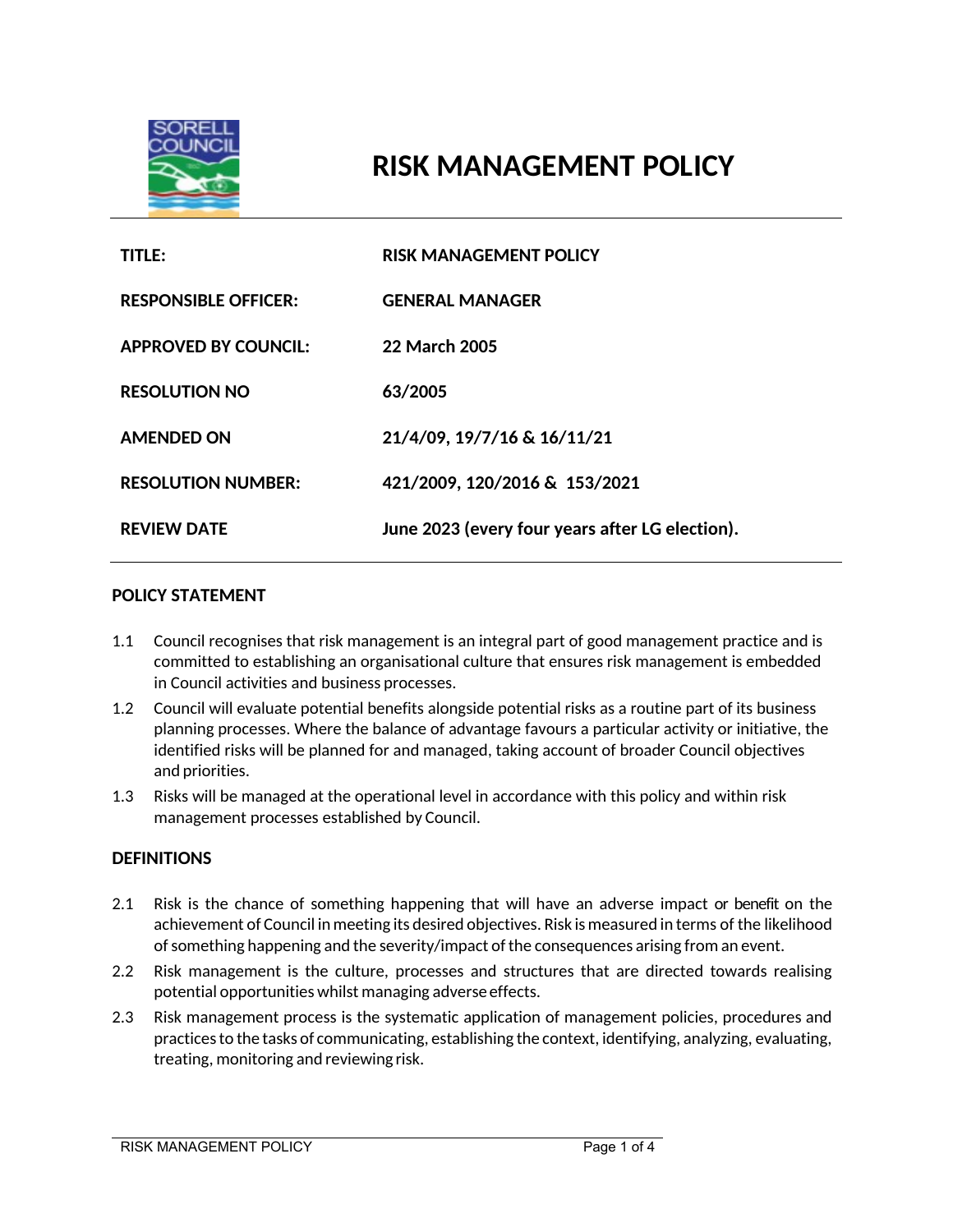#### **OBJECTIVE**

- 3.1 The objectives of this policy are to ensure:
	- Council and senior management are in a position to make informed business decisions based on risk assessment;
	- risks are able to be identified, prioritised and managed in a coordinated manner;
	- strategic planning processes are improved as a result of a structured consideration of risk;
	- sound business opportunities that benefit Council are identified, without exposing Council to unacceptable levels of adverse effects;
	- compliance with relevant legislation;
	- Council resources are safeguarded (eg. people, finance, property, information and reputation);
	- the community is protected against losses, both physical and financial, that are controllable by Council, and
	- continual improvement of Council.
- 3.2 This policy will be supported by a complementary Risk Management Framework.

## **SCOPE AND RESPONSIBILITY**

- 4.1 This policy applies to all Councillors, employees, contractors and representatives.
- 4.2 Council will oversee risk management within Council, on the advice of the General Manager.
- 4.3 The Audit Panel will review the risk management framework as per its Charter, and provide advice to Council on any issues.
- 4.4 The General Manager will be responsible for the implementation of risk management within Council, and for responding to and reporting on significant risks that may emerge from time to time.
- 4.5 Departmental Managers will be responsible for implementing risk management within their portfolio areas, and will report regularly to the General Manager on any significant risks or risk areas.
- 4.6 All employees, contractors, representatives and volunteers are actively involved in identifying hazards, assessing and controlling risk.

#### **PROCEDURE**

- 5.1 Risk identification, evaluation and management in respect of particular operational and financial activities will be undertaken in accordance with Council's Risk Management Framework.
- 5.2 Council's strategic and enterprise risks will be maintained in a risk register and will be the subject of regular reports to Council through the Audit Panel. WHS risks are addressed separately through the WHS Management Plan.
- 5.3 Risks will be assessed with reference to Council's strategic priorities, taking into account the likelihood of the risk occurring, the potential impact and the range of implications it may have for Council.
- 5.4 Where an unacceptable risk is identified, relevant Council staff with management responsibilities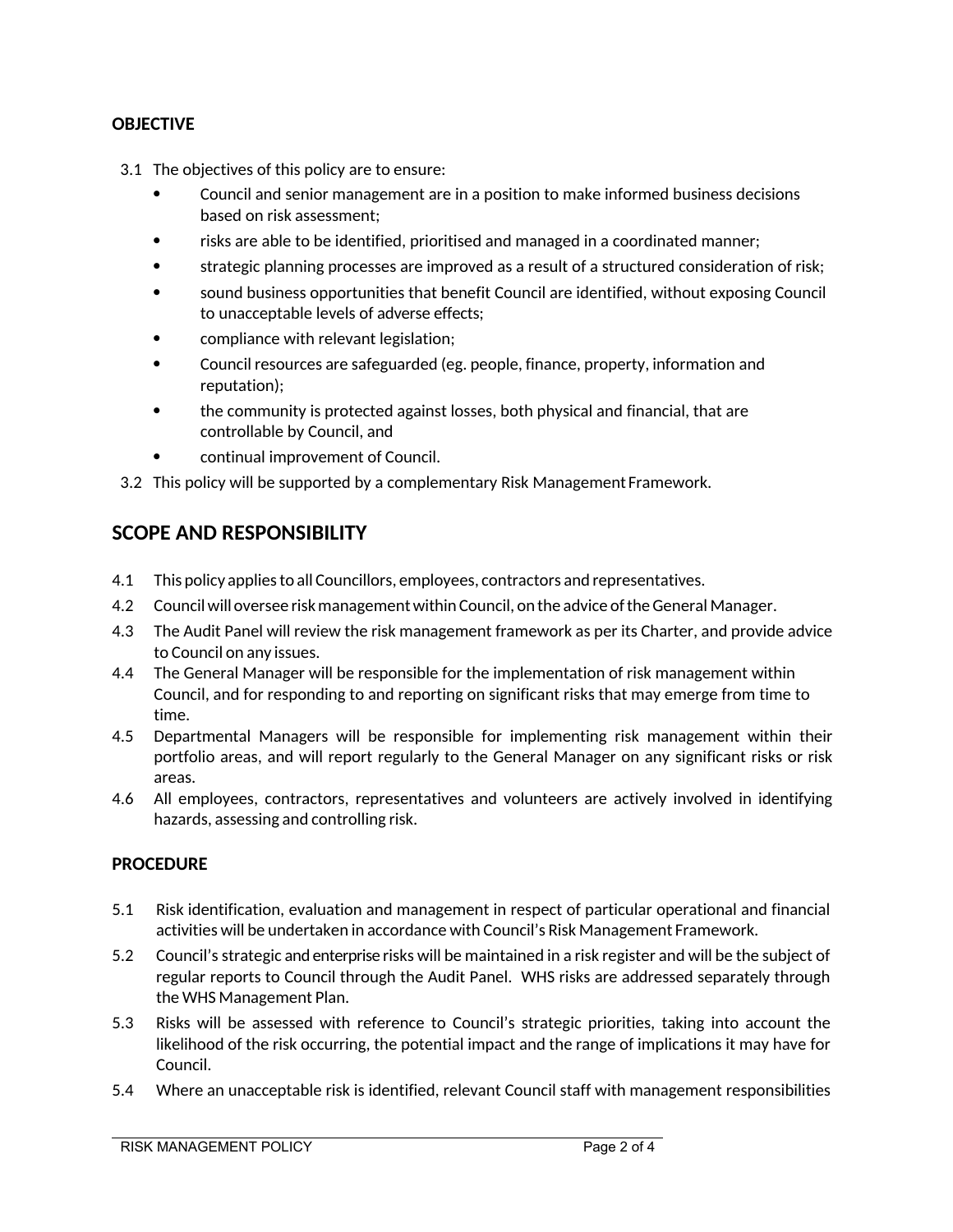in areas that may be affected will be informed of it. Managers will be required to take action, as required, to address the matter and inform employees or other persons within their area of responsibility, about thematter.

- 5.5 The Council, through the Audit Panel will ensure that there is ongoing review of its risk management framework to ensure the continued sustainability and effectiveness of its Risk Management Policy.
- 5.6 Risk management assessment and activities will be included in the Annual Plan process.

## **GUIDELINES**

- 6.1 The Risk Management Strategy will be implemented based on the following principles:
	- creating and protecting Council's value;
	- as an integral part of Council processes;
	- as an integral part of decision making;
	- explicitly addressing uncertainty;
	- is systematic, structured and timely;
	- is based on the best available information;
	- is tailored and aligned with the organisation's external and internal control and risk factors;
	- takes human and cultural factors into account:
	- is transparent and inclusive:
	- is dynamic, iterative and responsive to change, and
	- facilitates continuous improvement.
- 6.2 Types of risks that need to be managed include:
	- Safety / People;
	- Financial;
	- Legal and Compliance
	- Reputational;
	- Infrastructure / Assets;
	- Information Technology; and
	- Environmental.
- 6.3 Council will include through its risk register, a risk profile which examines the nature, likelihood and consequences of adverse events occurring, prioritising identified risks and implementing controls appropriate to ensure any risk is eliminated or minimised to an acceptable level.
- 6.4 The risk register will be updated on a regular basis.

## **COMMUNICATIONS**

7.1 All Councillors and employees will be briefed on this policy as part of individual induction programs and on an on-going basis. Council will educate employees on good risk management practices.

## **LEGISLATION**

- 8.1 The following legislation should be considered in conjunction with this policy:
	- . *Local Government Act 1993 (Tasmania)*